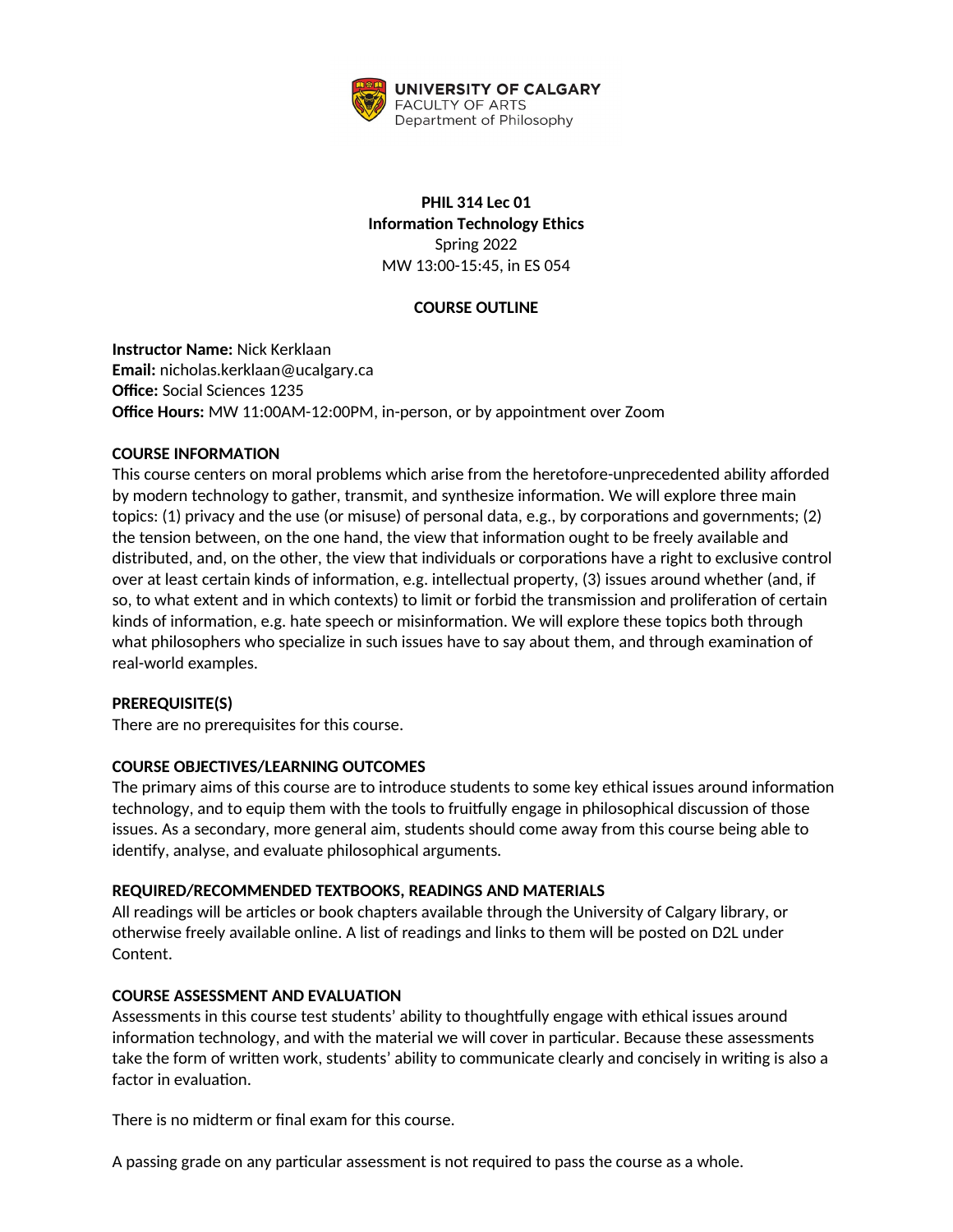| Assessment                 | % of course grade    | Due date                          |
|----------------------------|----------------------|-----------------------------------|
| Critical response comments | 25 (five at 5% each) | Variable (see below)              |
| Article analysis #1        | 20                   | Friday, May 20 @ 11:59 PM         |
| Article analysis #2        | 25                   | Friday, June 10 $@$ 11:59PM       |
| Case study                 | 30                   | Monday, June 20 $\omega$ 11:59 PM |

# **Critical Response Comments**

Starting with the week of May 9, there will be a discussion topic on D2L for one reading per class – these will be philosophical papers, as opposed to the kinds of less academic sources we will also look at for case studies, context, etc.

At least five times during the semester, students will write a 100-150 (or so) word comment on one of these D2L topics. These comments should engage thoughtfully with the article in question in some way – they can raise questions, criticisms, attempt to illustrate some aspect of the paper with personal examples, walk us through your thought process with regard to some aspect of the paper's argument, and so on (you should also feel free to respectfully respond to your classmates' responses, but this is not considered part of the assignment). These critical responses will be graded out of five points; what I'm looking for are comments which are focused on and relevant to the article in question, and demonstrate thoughtful engagement, even if the substance of the comment may turn out to not quite be correct, or indeed even if the comment expresses some confusion about the article (but should explain the source of that confusion, rather than simply leaving things at "I'm confused."). Each comment is worth 5% of the total course grade, for a total of 25%.

Comments will not be graded beyond the beginning of the class in which the article is scheduled to be discussed – students should of course feel free to leave comments past this point, but for the purposes of assessment, the beginning of each class constitutes the deadline for comments on that article. Students should also feel free to post more than five comments. For students who post six total comments, all six will be graded, with the lowest grade being dropped for purposes of calculating final grades. Comments beyond the sixth will not be graded.

### **Article Analyses**

Students will write two short analyses on articles which I will assign in each case (every student will write on the same article). These articles will fall under topic areas which we have covered up to that point in the course, but which are not part of the assigned reading and which we will consequently not have discussed in class. In the first analysis, due May 20, you will be asked to explain the article's thesis or conclusion, and one of the arguments which it uses to support that conclusion. For the second analysis, due June 10, you will do the same, but here you will also raise an objection to the argument that you discuss (hence the second analysis being worth 5% more than the first). More detailed instructions for the analyses will be given further into the semester. Students will submit both analyses, by 11:59 PM on their respective due dates, through D2L.

Students will receive feedback on the first analysis well in advance of the second analysis being due, in order to incorporate and learn from it for the second analysis.

### **Case Study**

Students will come up with, research, and evaluate a real-world example of the sorts of ethical issues with information technology that we discuss in class. It can be a case that comes up in the readings or in class discussion, or something else that students find on their own. Either way, I encourage students to discuss their case with me earlier in the semester, before they begin researching and writing. More detailed instructions on the case study will be given near the beginning of the semester. Students will submit their case studies by 11:59 on June 20 through D2L.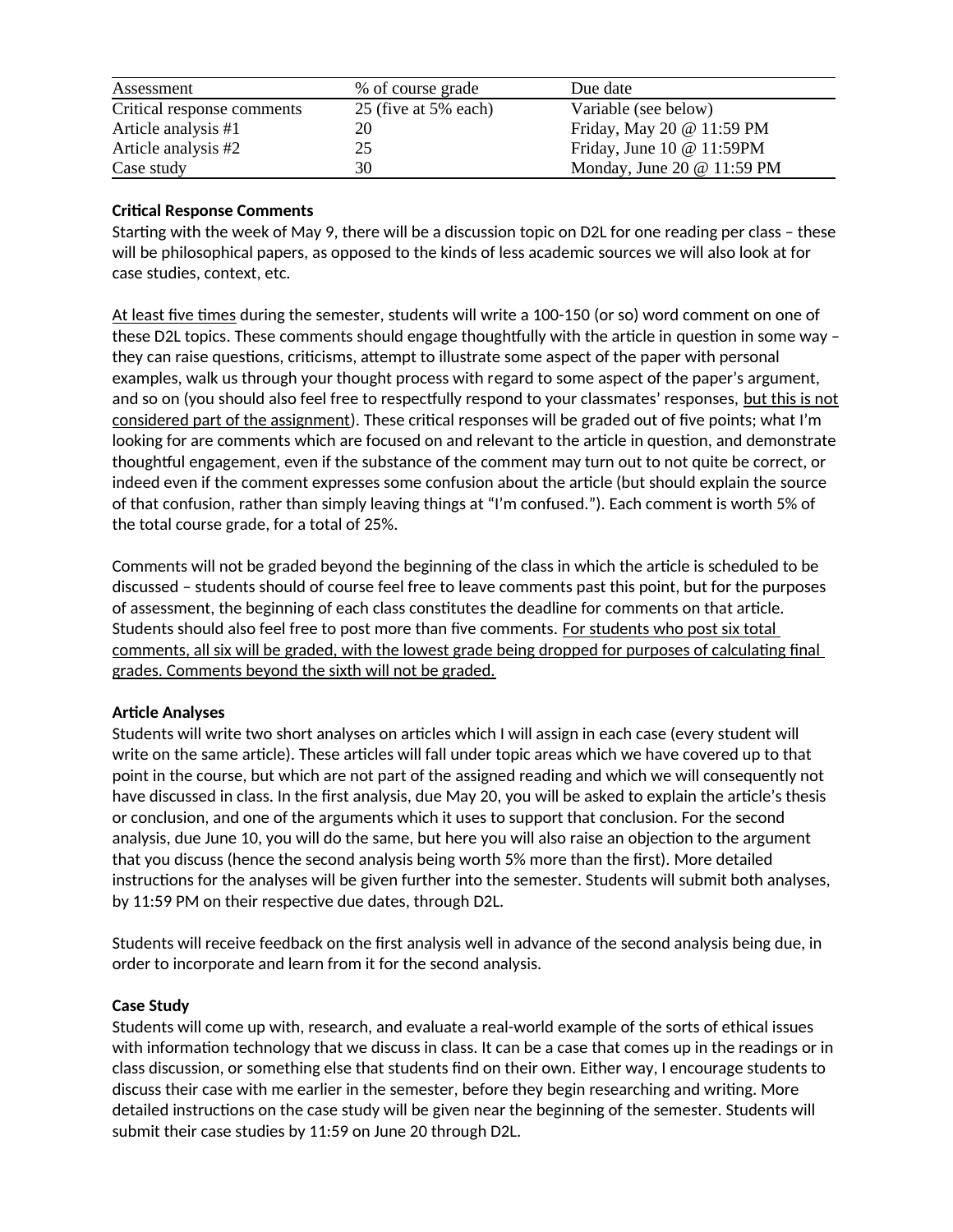## **Late Policy and Extensions**

With regard to the critical response comments, because the idea is to get students engaging with and thinking about the readings before we have gone over them in detail in class, and because there is a great deal of flexibility in when and on which article students will write, no late comments will be graded and no extensions will be granted.

With the other three assignments (the two analyses and the case study) late submissions will be assessed at -10% of the total grade for each day, starting from immediately after the initial deadline. All students may make use of **one** no-questions-asked "stress-buster" 24-hour extension for **one** of these three assignments. To do so, students need simply email me to let me know they are using it **before** the original submission deadline passes. *Please do not just inform me in-person. Email helps me keep everything straight and track who has taken the extension for which assignment.*

Beyond this, extensions will only be granted on a case-by-case basis for extenuating circumstances.

## **Grading Scale**

Letter grades will be assigned based on percentage scores as follows.

| $0 - 45$ |       | 71-75  | в- |
|----------|-------|--------|----|
| 46-50    |       | 76-80  | в  |
| 51-55    | D+    | 81-85  | B+ |
| 56-60    | $C -$ | 86-90  | А- |
| 61-65    |       | 91-95  | А  |
| 66-70    | C+    | 96-100 | A+ |

## **IMPORTANT DEPARTMENTAL, FACULTY AND UNIVERSITY INFORMATION**

### **Academic Accommodations**

It is the student's responsibility to request academic accommodations according to the University policies and procedures. The student accommodation policy can be found at [ucalgary.ca/legal-services/sites/default/files/teams/1/Policies-Student-Accommodation-Policy.pdf.](http://www.ucalgary.ca/legal-services/sites/default/files/teams/1/Policies-Student-Accommodation-Policy.pdf)

Students needing an Accommodation because of a disability or medical condition should communicate this need to Student Accessibility Services in accordance with the Procedure for Accommodations for Students with Disabilities: [ucalgary.ca/legal-services/sites/default/files/teams/1/Policies-](https://www.ucalgary.ca/legal-services/sites/default/files/teams/1/Policies-Accommodation-for-Students-with-Disabilities-Procedure.pdf)[Accommodation-for-Students-with-Disabilities-Procedure.pdf](https://www.ucalgary.ca/legal-services/sites/default/files/teams/1/Policies-Accommodation-for-Students-with-Disabilities-Procedure.pdf). Students needing an Accommodation in relation to their coursework or to fulfil requirements for a graduate degree, based on a protected ground other than disability, should communicate this need, preferably in writing, to their instructor.

### **Absence or Missed Course Assessments**

Students who are absent from class assessments (tests, participation activities, or other assignments) should inform their instructors as soon as possible. If the reason provided for the absence is acceptable, instructors may decide that any arrangements made can take forms other than make-up tests or assignments. For example, the weight of a missed grade may be added to another assignment or test.

### **Student Support and Resources**

Full details and information about the following resources can be found at [ucalgary.ca/current-students/student-services](https://www.ucalgary.ca/current-students/student-services)

- Wellness and Mental Health Resources
- Student Success Centre
- Student Ombuds Office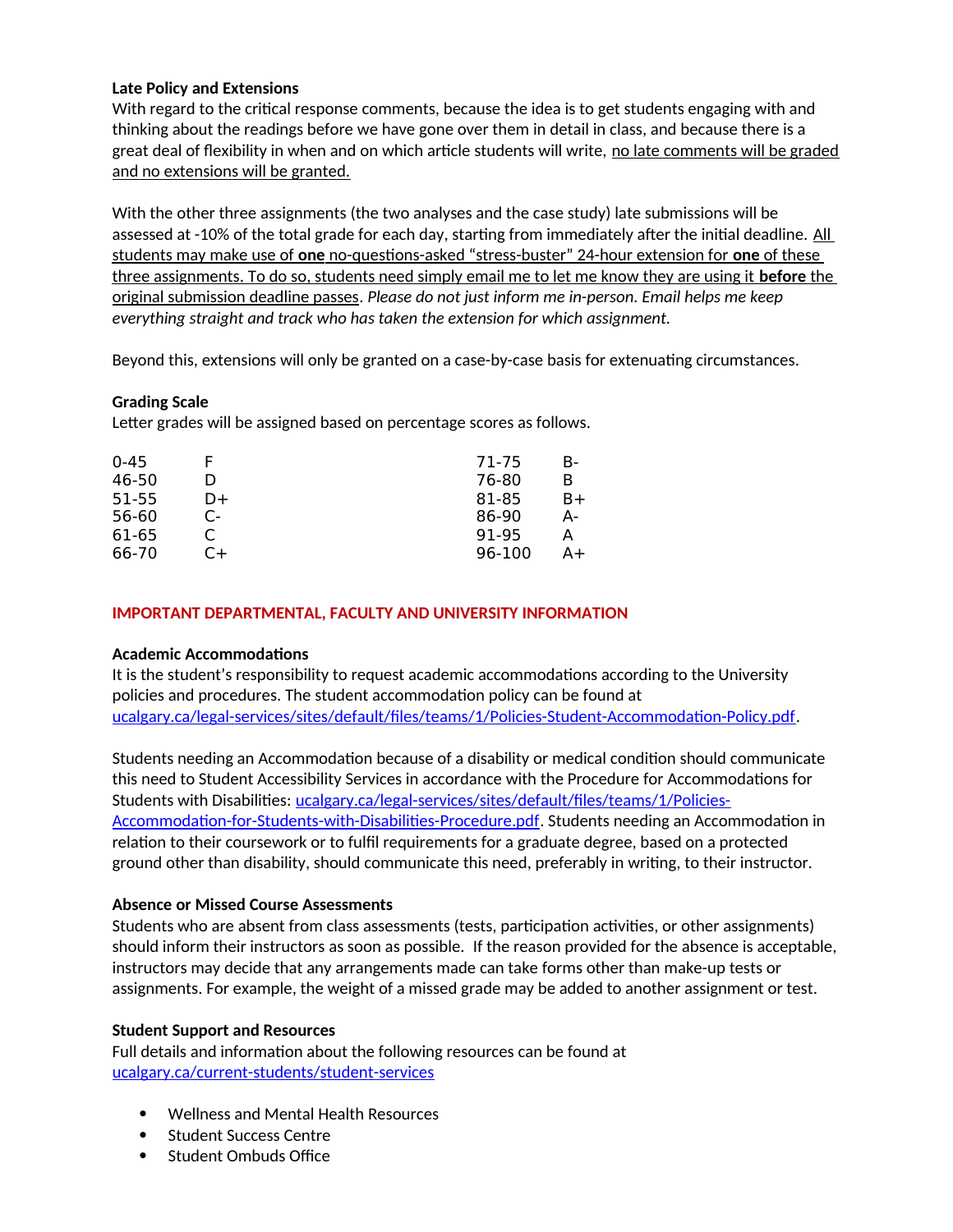- Student Union (SU) Information
- Graduate Students' Association (GSA) Information
- Emergency Evacuation/Assembly Points
- Safewalk

### **Academic Advising**

If you are a student in the Faculty of Arts, you can speak to an academic advisor in the Arts Students' Centre about course planning, course selection, registration, program progression and more. Visit the Faculty of Arts website at

<https://arts.ucalgary.ca/current-students/undergraduate/academic-advising> for contact details and information regarding common academic concerns.

For questions specific to the philosophy program, please visit **[arts.ucalgary.ca/philosophy](../../../C:/Users/btclarke/AppData/Local/Microsoft/Windows/INetCache/Content.Outlook/Q3DSKIFK/arts.ucalgary.ca/philosophy)**. Further academic guidance is available by contacting Jeremy Fantl (Undergraduate Program Director [jfantl@ucalgary.ca](mailto:jfantl@ucalgary.ca)) or David Dick (Honours Advisor [dgdick@ucalgary.ca](mailto:dgdick@ucalgary.ca)).

## **Writing Assessment and Support**

The assessment of all written assignments—and, to a lesser extent, written exam responses—is based in part on writing skills. This includes correctness (grammar, punctuation, sentence structure, etc.), as well as general clarity and organization. Research papers must include a thorough and accurate citation of sources. Students are also encouraged to use Writing Support Services for assistance. For more information, and other services offered by the Student Success Centre, please visit [ucalgary.ca/student](https://ucalgary.ca/student-services/student-success)[services/student-success](https://ucalgary.ca/student-services/student-success).

# **Required Technology**

In order to successfully engage in their learning experiences at the University of Calgary, students taking online, remote, and blended courses are required to have reliable access to the following technology:

- A computer with a supported operating system, as well as the latest security, and malware updates;
- A current and updated web browser;
- Webcam (built-in or external);
- Microphone and speaker (built-in or external), or headset with microphone;
- Current antivirus and/or firewall software enabled;
- Broadband internet connection.

Most current laptops will have a built-in webcam, speaker and microphone.

### **Responsible Use of D2L**

Important information and communication about this course will be posted on D2L (Desire2Learn), UCalgary's online learning management system. Visit https://ucalgary.service-now.com/it for how-to information and technical assistance.

All users of D2L are bound by the guidelines on the responsible use of D2L posted here:  [https://elearn.ucalgary.ca/commitment-to-the-responsible-use-of-d2l/.](https://elearn.ucalgary.ca/commitment-to-the-responsible-use-of-d2l/) The instructor may establish additional specific course policies for D2L, Zoom, and any other technologies used to support remote learning. Instructional materials, including audio or video recordings of lectures, may not be posted outside of the course D2L site. Students violating this policy are subject to discipline under the [University of Calgary's Non-Academic Misconduct policy](https://www.ucalgary.ca/legal-services/sites/default/files/teams/1/Policies-Student-Non-Academic-Misconduct-Policy.pdf).

### **Media Recording**

Please refer to the following statement on media recording of students: [https://elearn.ucalgary.ca/wp](https://elearn.ucalgary.ca/wp-content/uploads/2020/05/Media-Recording-in-Learning-Environments-OSP_FINAL.pdf)[content/uploads/2020/05/Media-Recording-in-Learning-Environments-OSP\\_FINAL.pdf](https://elearn.ucalgary.ca/wp-content/uploads/2020/05/Media-Recording-in-Learning-Environments-OSP_FINAL.pdf)